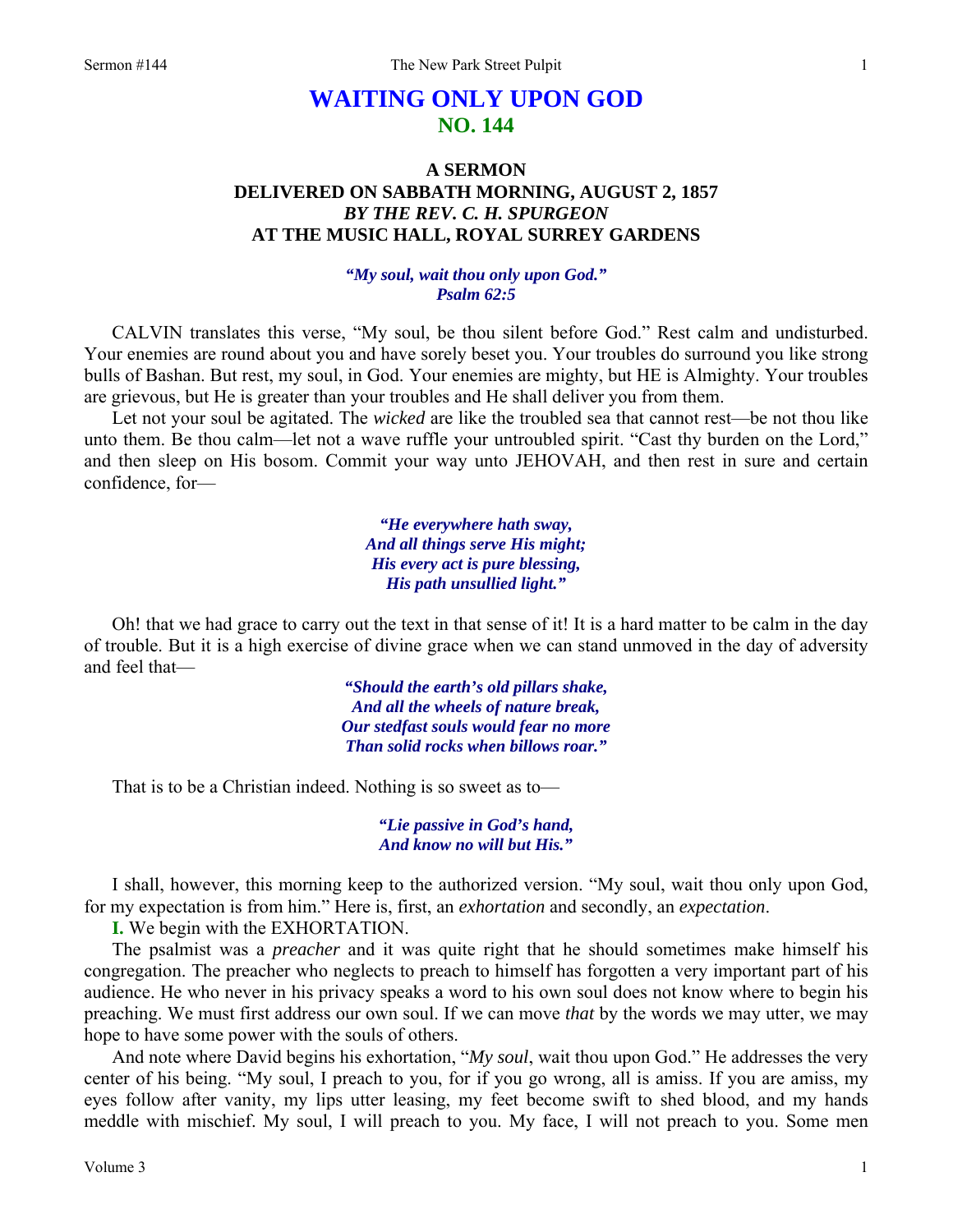preach to their faces and try to put on their countenances emotions which they never feel. No, countenance, I will leave you alone—you will be right enough if the soul is so. I will preach to you, O my soul and address my sermon to you. You are my only auditor—hear what I say." "*My soul, wait thou only upon God*." Let us, then, explain the exhortation.

**1.** First, the psalmist means by this—*My soul, make God your only object in life*. "My soul, wait thou only upon God." Make Him the summit of your desires and the object of your exertions. Oh! how many men have made a fearful shipwreck of their entire existence by choosing an object inferior to this high and noble object of existence—the serving of God.

I could put my finger upon a thousand biographies of men, who after having lived in this world and done great things, have nevertheless died unhappily, because they did not first seek God and His righteousness.

Perhaps there never was a mind more gigantic than the mind of Sir Walter Scott—a man whose soul was as fertile as the newly broken soil of the land of gold. That man was a good man I believe, a Christian. But he made a mistake in the object of his life. His object was to be a laird, to found a family, to plant the root of an ancestral tree, the fruit of which should be heard of in ages to come.

Magnificent in his hospitality, generous in his nature, laborious in his continual strife to win the object of his life, yet after all he died a disappointed and unsuccessful man. He reared his palace, he accumulated his wealth, and one sad day saw it scattered to the wind, and he had lost that for which he had lived.

Had he fixed his eye upon some better object than the pleasing of the public, or the accumulation of wealth, or the founding of a family, he might have got the others and he would not have lost the first. Oh! had he said, "Now I will serve my God. This potent pen of mine, dedicated to the Most High, shall weave into my marvelous stories things that shall enlighten, convince, and lead to Jesus," he might have died penniless, but he would have died having achieved the object of his wishes—not a disappointed man. Oh if we could make God our only object we should rest quite secure and whatever happened, it never could be said of us, "He died without having had what he wished for."

How many of you that are here today are making the same mistake on a smaller scale! You are living for business. You will be disappointed, then. You are living for fame. As certain as you are alive, you will die disappointed, grieved, and sad at heart. You are living to maintain respectability—perhaps that is the utmost of your desire. Poor aim that! You shall be disappointed. Or even if you gain it, it shall be a bubble not worth the chase.

Make God your one object in life and all these things shall be added to you. "Godliness with contentment is great gain." There is no loss in being a Christian and making God the first object. But make anything else your goal, and with all your running, should you run ever so well, you shall fall short of the mark. Or if you gain it, you shall fall uncrowned, unhonored to the earth.

"My soul, wait thou only upon God." Say, "I love to serve Him. I love to spread His kingdom, to advance His interests, to tell the story of His Gospel, to increase the number of His converted ones—that shall be my only object. And when that is sufficiently attained, 'Lord, let Your servant depart in peace.'"

**2.** But the psalmist meant other things beside this, when he said, "My soul, wait thou only upon God." He meant, *My soul, have no care but to please God*. Perhaps the most miserable people in the world are the very careful ones. You who are so anxious about what shall happen on the morrow that you cannot enjoy the pleasures of today—you who have such a peculiar cast of mind that you suspect every star to be a comet and imagine that there must be a volcano in every grassy mead—you that are more attracted by the spots in the sun than by the sun himself, and more amazed by one sere leaf upon the tree than by all the verdure of the woods—you that make more of your troubles than you could do of your joys—I say, I think you belong to the most miserable of men.

David says to his soul, "My soul, be you careful for nothing except God. Cast all your care on Him. He cares for you, so make this your great concern, to love and serve Him. And then you need care for nothing else at all."

2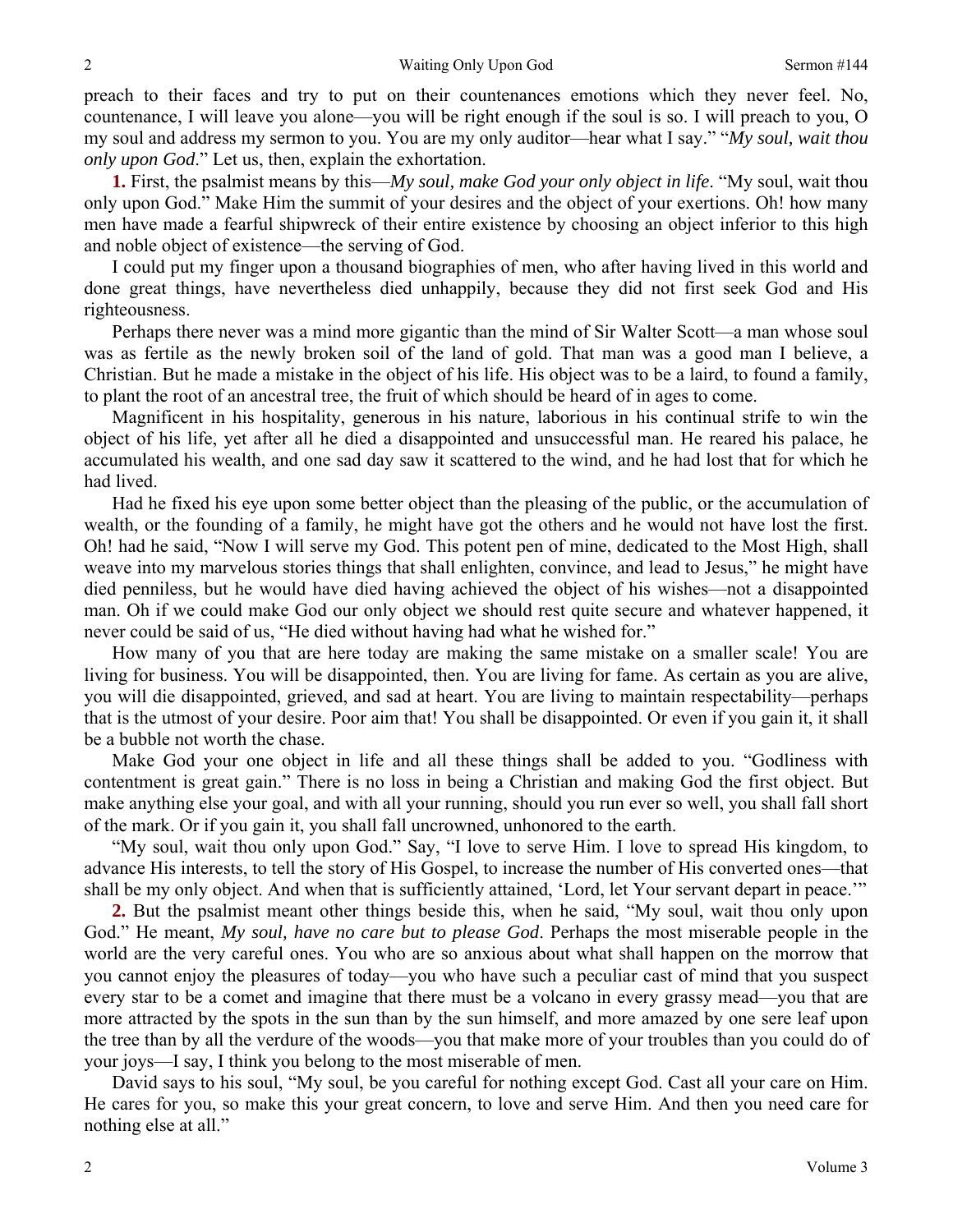### Sermon #144 Waiting Only Upon God

Oh! there are many of you people who go picking your way all through this world—you are afraid to put one foot down before another, because you fear you will be in danger. If you had grace just to turn your eye to God, you might walk straight on in confidence and say, "Though I should tread on hell itself at the next step, yet if God bade me tread there it would be heaven to me."

There is nothing like the faith that can leave care with God and have no thought but how to please Him. "Behold the fowls of the air; they sow not, neither do they reap, nor gather into barns; yet your heavenly Father feedeth them." "Consider the lilies of the field, how they grow; they toil not, neither do they spin: and yet I say unto you, that even Solomon in all his glory was not arrayed like one of these."

Say not, "What shall we eat? or, What shall we drink? or, Wherewithal shall we be clothed? (For after all these things do the Gentiles seek:) for your heavenly Father knoweth that you have need of all these things."

Oh, happy is the man who says, "I am a gentleman commoner upon the bounties of providence. Let God send me little, it will be enough. Let Him send me much, it will not be too much, for I will divide my wealth with those who have less. I will trust to Him. He has said, 'Thy bread shall be given thee, and thy water shall be sure.' Then let famine come, I shall not starve. Let the brook dry up, He will open the bottles of heaven and give me drink. Whatever shall happen to this world, yet shall I be secure against all ills."

Some people talk about being independent gentlemen. I know an independent gentleman that lives on three shillings and sixpence a week. He has nothing but parish allowance and the charity of friends. But he says in sickness and in weariness, JEHOVAH will provide. If my Father knows I want more, He will send me more.

And if you hint to him that his parish allowance will be taken away, he will just smile and say, "If it does not come one way it will come another, for God is the chancellor of my treasury and He will never let my funds run too low. I shall have it for God has said it. 'They that wait on the Lord shall not want any good thing.'"

That is the right kind of independency—the independency of the man who knows no dependence except upon God. My soul, let this be your care—to serve God and wait only upon Him.

**3.** Again, David meant this—*My soul, make God your only dependence and never trust in anything else*. It is marvelous how God's creation illustrates my text—David bids his soul take God for its only pillar. Have you ever noticed how the world displays the power of God in its want of any apparent support? Behold the unpillared arch of heaven—see how it stretches its gigantic span. And yet it falls not, though it is unpropped and unbuttressed. "He hangeth the world upon nothing."

What chain is it that binds up the stars and keeps them from falling? Lo, they float in ether, upheld by His omnipotent arm, who has laid the foundations of the universe. A Christian should be a second exhibition of God's universe—his faith should be an unpillared confidence—resting on the past and on the eternity to come as the sure groundwork of its arch.

His faith should be like the world—it should hang on nothing but the promise of God and have no other support but that. And he himself, like the stars, should float in the ether of confidence—needing nothing to uphold him but the right hand of the Majesty on high.

But fools that we are, we will always be getting other confidences. The merchant has a man who so understands his business that he thinks the whole establishment depends upon that one man, and if he should die or give up his situation, what would become of the business? Ah! merchant, if you are a godly man, you have forgotten where your confidence ought to be—not in your man, but in your God*.*

The wife often says, "I love the Lord, but if my husband died, where would be my dependence?" What! Have you buttressed the Almighty even with a husband's love? Trust in Him and make Him your only consolation. He will supply your needs out of the riches of His fullness. Oh, we would not have half the trouble we have if we learned to live wholly upon God.

But we are so dependent upon creatures. We get to leaning one on another. And our dear friend, into whose ear we have told our tale of misery, seems to be quite necessary to our existence. Take heed,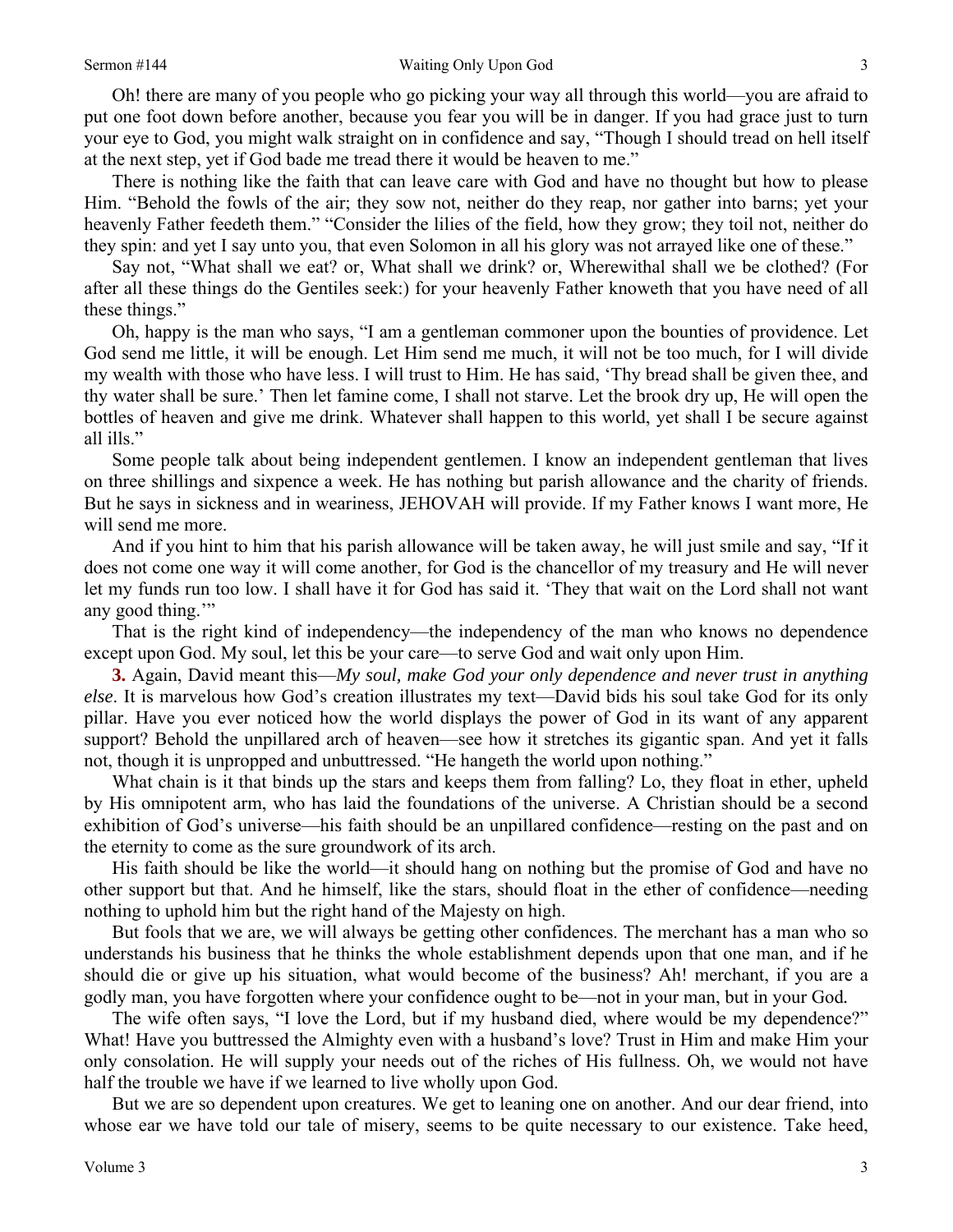then—take heed!—you are trying to prop that which requires no prop, when you lean upon your friend. You are just dishonoring Christ when you make him your joy and confidence.

And when in some grievous day, your friend shall be smitten from the earth—then you will begin to feel it would have been better for you if you had leaned upon your heavenly Friend and made no one your strength and your support but God.

This should be a good lesson for some who occupy the pulpit. There is so much time-serving everywhere. The Dissenting minister must make his prop out of his deacons. And the clergyman will too much make his prop out of some high officials in church or state, who are likely to promote him. We shall never get an outspoken Gospel until we get a set of men who say, "I don't care for the whole earth. If there is no one else right, and I conceive myself to be so, I will battle the whole earth—and I ask no man's wish, or will, or assent. 'Let God be true and every man a liar.'"

Oh, we want a few of those gigantic spirits who need no approvers—who can of themselves sweep their acre of men and slay them with their strong broad sword of confidence. And when we get these care-for-nothings, who care only for God, then shall the earth shake again beneath the tramp of angels and God shall visit our land, even as He did of old.

**4.** Again, beloved, "My soul wait thou only upon God," that is to say, *make God your only guide and confidence*. When we get into trouble the first thing we do is to knock at our neighbor's door. "Have you heard about my trouble? Come and give me your advice." If your neighbor were prudent, he would say, "My brother, have you gone to God first? I will give you no advice till God has given you His counsel."

It is laughed at as an enthusiastic idea that men should ever take counsel of God. "Oh," say some, "it is superstitious to imagine that God will ever give to His people guidance in their temporal affairs." It would be superstitious to you perhaps, but it is not to a David and it is not to any other child of God.

He says, "My soul wait thou only upon God." Christian, if you would know the path of duty, take God for your compass. If you would know the way to steer your ship through the dark billows, put the tiller into the hand of the Almighty. Many a rock might be escaped if we would let God take the helm. Many a shoal or quicksand we might well avoid if we would leave to His sovereign will to choose and to command.

The old Puritans said, "As sure as ever a Christian carves for himself, he'll cut his own fingers." And that is a great truth. Said another old divine, "He that goes before the cloud of God's providence goes on a fool's errand." And so he does. We must mark God's providence leading us. And then let us go. But he that goes before providence will be very glad to run back again. Take your trouble, whatever it is, to the throne of the Most High and on your knees put up the prayer, "Lord, direct me." You will not go wrong.

But do not do as some do. Many a person comes to me and says, "I need your advice, sir. As my minister, perhaps you could tell me what I ought to do." Sometimes it is about their getting married. Why, they have made up their minds before they ask me, they know that. And then they come to ask my advice.

"Do you think that such and such a thing would be prudent, sir? Do you think I should change my position in life?" and so on. Now, first of all, I like to know, "Have you made your mind up?" In most cases they have—and I fear we serve God the same way. We make up our mind what we are going to do and then we go down on our knees and say, "Lord, show me what I ought to do." And then we follow out our intention and say, "I asked God's direction."

My dear friend, you did ask it, but you did not follow it—you followed your own. You like God's direction as long as it points you the way you wish to go. But if God's direction leads contrary to what you considered your own interest, it might have been a very long while before you had carried it out. But if we in truth and verity do confide in God to guide us, we shall not go far wrong—I know.

**5.** Once again—My soul, wait thou only upon God, *for protection in times of danger*. A naval officer tells the following singular story concerning the siege of Copenhagen under Lord Nelson. An officer in the fleet says, "I was particularly impressed with an object which I saw three or four days after the terrific bombardment of that place. For several nights before the surrender, the darkness was ushered in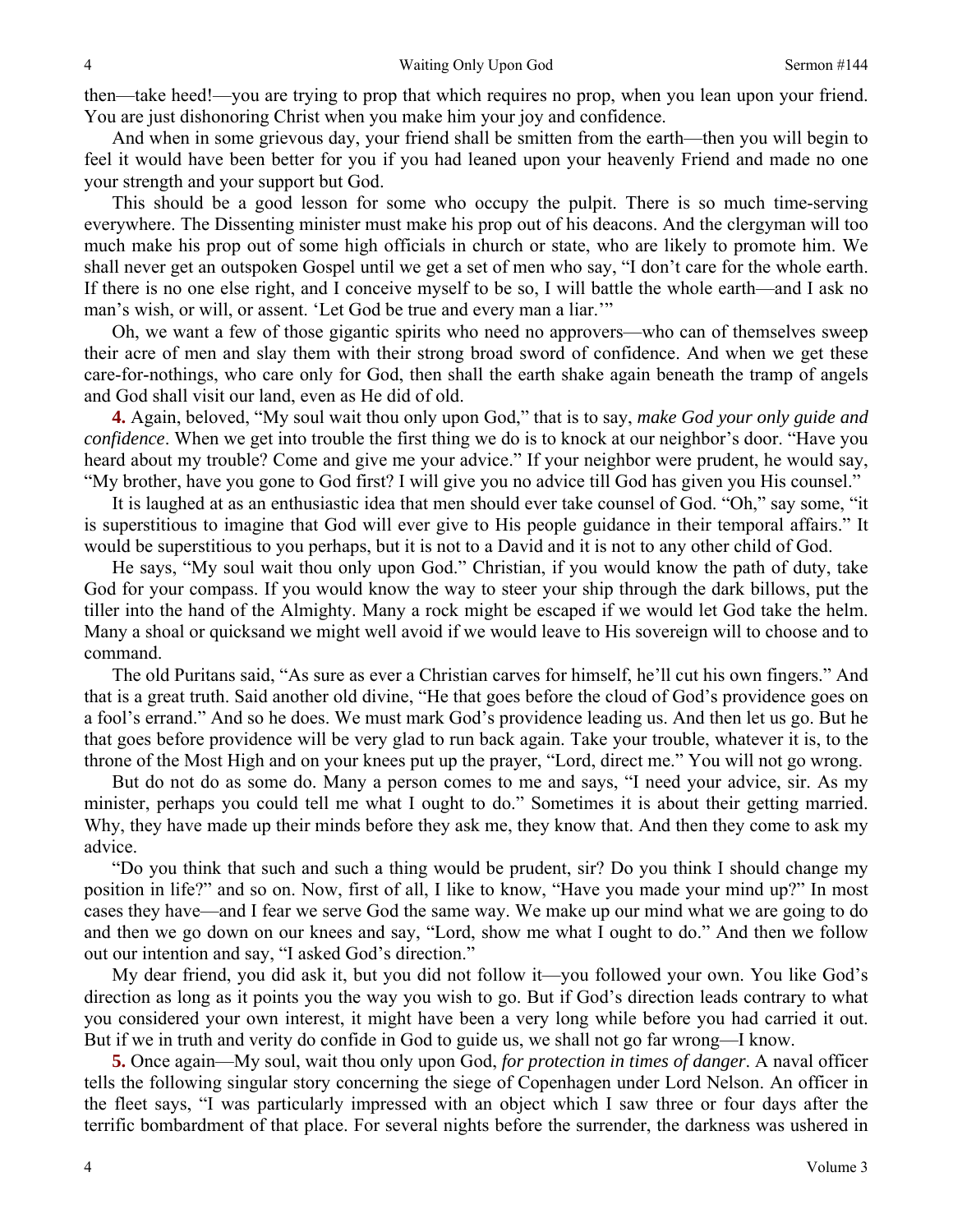with a tremendous roar of guns and mortars, accompanied by the whizzing of those destructive and burning engines of warfare, Congreve's rockets.

"The dreadful effects were soon visible in the brilliant lights through the city. The blazing houses of the rich and the burning cottages of the poor illuminated the heavens. And the wide-spreading flames, reflecting on the water, showed a forest of ships assembled round the city for its destruction. This work of conflagration went on for several nights, but the Danes at length surrendered.

"And on walking some days after among the ruins, consisting of the cottages of the poor, houses of the rich, manufactories, lofty steeples, and humble meeting houses, I descried amid this barren field of desolation, a solitary house, unharmed. All around it a burnt mass, this alone untouched by the fire—a monument of mercy.

"'Whose house is that?' I asked. 'That,' said the interpreter, 'belongs to a Quaker. He would neither fight nor leave his house, but remained in prayer with his family during the whole bombardment.' Surely, thought I, it is well with the righteous. God *has* been a shield to you in battle, a wall of fire round about you, a very present help in time of need."

It might seem to be an invention of mine, only that it happens to be as authentic a piece of history as any that can be found. There is another story told, somewhat similar of that Danish war. "Soon after the surrender of Copenhagen to the English, in the year 1807, detachments of soldiers were, for a time, stationed in the surrounding villages.

"It happened one day that three soldiers, belonging to a Highland regiment, were set to forage among the neighboring farm houses. They went to several, but found them stripped and deserted. At length they came to a large garden, or orchard, full of apple trees, bending under the weight of fruit. They entered by a gate and followed a path which brought them to a neat farm house. Everything outside bespoke quietness and security.

"But as they entered by the front door, the mistress of the house and her children ran screaming out by the back. The interior of the house presented an appearance of order and comfort superior to what might be expected from people in that station and from the habits of the country. A watch hung by the side of the fireplace, and a neat bookcase, well-filled, attracted the attention of the elder soldier.

"He took down a book—it was written in a language unknown to him, but the name of Jesus Christ was legible on every page. At this moment, the master of the house entered by the door through which his wife and children had just fled. One of the soldiers, by threatening signs demanded provisions. The man stood firm and undaunted, but shook his head.

"The soldier who held the book approached him and pointing to the name of Jesus Christ, laid his hand upon his heart and looked up to heaven. Instantly the farmer grasped his hand, shook it vehemently, and then ran out of the room. He soon returned with his wife and children laden with milk, eggs, bacon, etc., which were freely tendered. When money was offered in return, it was at first refused, but as two of the soldiers were pious men, they, much to the chagrin of their companion, insisted upon paying for all they received.

"When taking leave, the pious soldiers intimated to the farmer that it would be well for him to secrete his watch. By the most significant signs, he gave them to understand that he feared no evil, for his trust was in God. And that though his neighbors, on the right hand and on the left, had fled from their habitations, and by foraging parties had lost what they could not remove, not a hair of his head had been injured, nor had he even lost an apple from his trees."

The man knew that, "He that taketh the sword shall perish by the sword," so he just tried the nonresistant principle. And God, in whom he put implicit confidence, would not let him be injured.

It was a remarkable thing that in the massacre of the Protestants in Ireland, a long time ago, there were thousands of Quakers in the country and only two of them were killed. And those two had not faith in their own principles—one of them ran away and hid himself in a forest and the other kept arms in his house.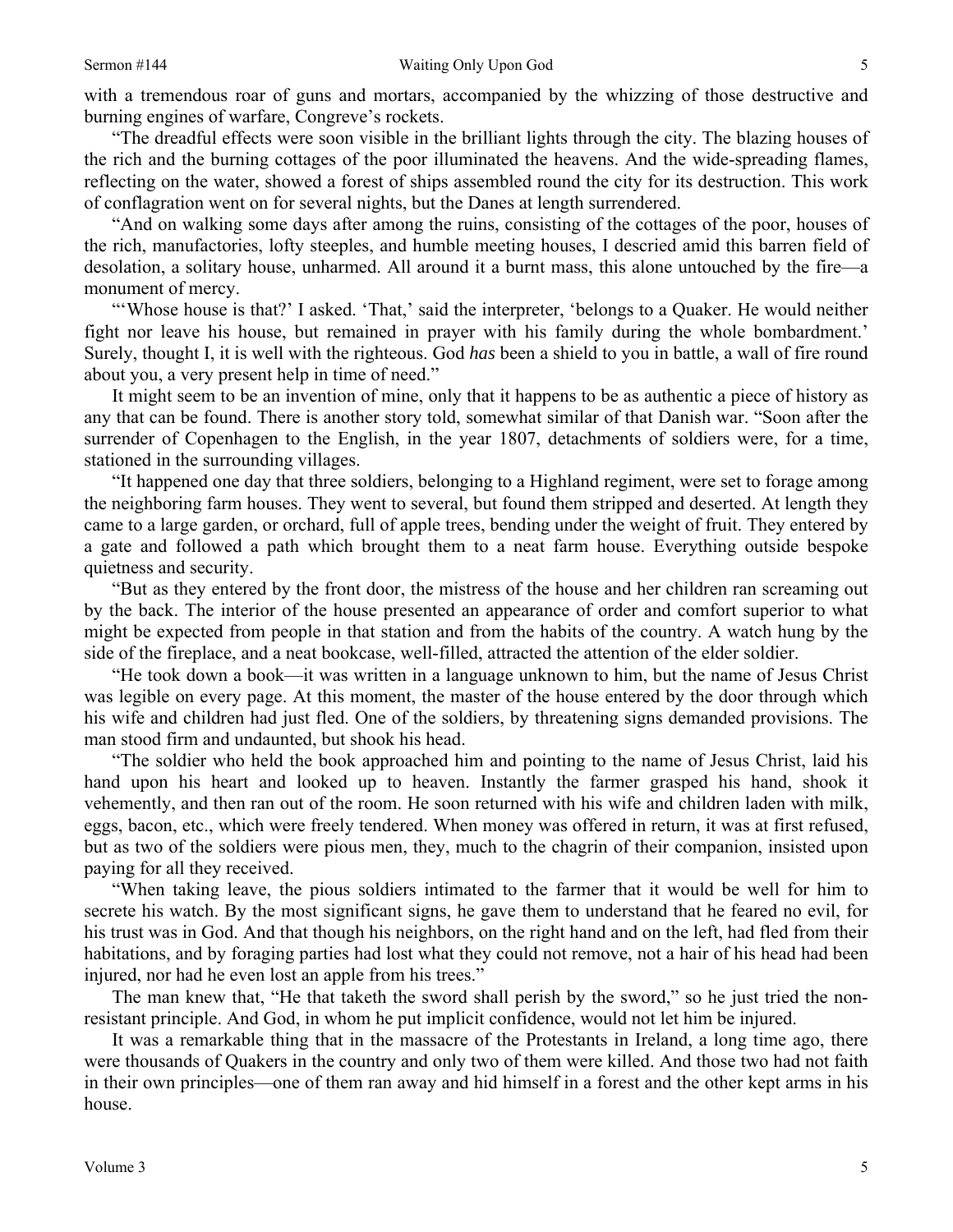But the others, unarmed, walked amidst infuriated soldiers, both Roman Catholics and Protestants, and were never touched, because they were strong in the strength of Israel's God and put up their sword into its scabbard, knowing that to war against another cannot be right, since Christ has said, "Resist not evil; if any man smite thee on one cheek, turn to him the other also."

"Be kind, not only to the thankful, but to the unthankful and to the evil." "Forgive your enemies." "Bless them that hate you, and pray for them that despitefully use you." But we are ashamed to do that. We do not like it. We are afraid to trust God. And until we do it, we shall not know the majesty of faith, nor prove the power of God for our protection. "My soul, wait thou only upon God; for my expectation is from him."

And now, my dear brethren and sisters, I cannot single out all your cases, but doubtless I have many cases here to which the text will apply. There is a poor Christian there. He does not know much more than where his next meal will come from. My brother, He that feeds the ravens will not let you starve. Instead of looking to find friends to console you, tell your story into the ears of God. As sure as the Bible is true, He will not leave you.

Shall a father leave his children to die? No, the granaries of earth have no key but the Almighty's will. "The cattle on a thousand hills are his." If He were hungry, He would not tell us. Shall He not supply your needs out of the riches of His goodness?

## *"All things living He doth feed; His full hand supplies their need."*

Shall He forget you, when He clothes the grass of the field and when He makes the valleys rejoice with food? But is your anxiety about your character? Has some one been slandering you? And are you troubled and grieved, lest you should lose your good name? If a man has called you every name in the world, do not go to law with him. "Wait only upon God."

If you have been reviled in every newspaper and falsely charged in every sheet, never answer—leave it alone. "Vengeance is mine; I will repay, saith the LORD." Practice non-resistance in words as well as in deeds. Just bow yourself and let the missiles fly over your head. Stand not up to resist—to resist slander is to make it worse. The only way to blunt the edge of calumny is to be silent—it can do no hurt when we are still. Where no wood is, the fire goes out. And if you will not refute nor answer, the fire will die out of itself. Let it alone. "Wait thou only upon God."

And now, what else is your danger? What else is your trouble? Are you afraid of losing your dearest child? Is your husband sick? Does your wife lie upon the bed of languishing? These are hard troubles. They cut us to the very quick—to see our dear ones sick and we incapable of helping them, is a trouble indeed. Then the strong man's eye does weep and his heart beats heavily, because those he loves are sick.

But "wait thou only upon God." Go to your chamber. Tell the Lord your dear one is ill. Pour out your heart before Him and say to Him, "My Lord, spare me this trouble, if it be Your will. Take not my friends away. But this know, O God, though Thou slay me yet will I trust in Thee. Yea—

> *"'Shouldest Thou take them all away, Yet would I not repine; Before they were possessed by me They were entirely Thine.*

> *There! Let it go—one look from Thee Shall more than make amends.'"*

Oh, it is a happy way of smoothing sorrow, when we can say, "We will wait only upon God." Oh, you agitated Christians, do not dishonor your religion by always wearing a brow of care. Come, cast

6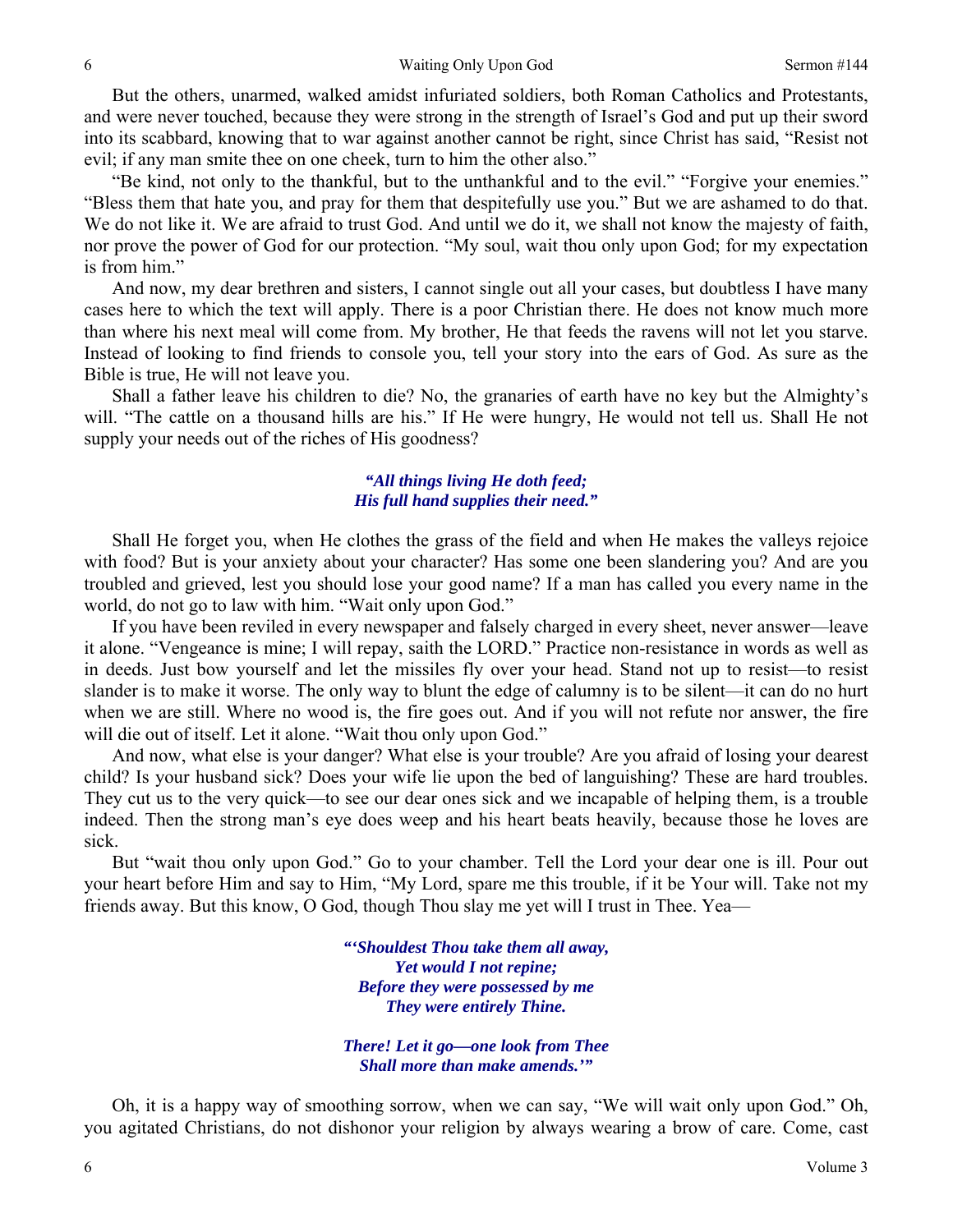your burden upon the Lord. I see you staggering beneath a weight which He would not feel. What seems to you a crushing burden, would be to Him but as the small dust of the balance.

See! the Almighty bends His shoulders and He says, "Here, put your troubles here. What! will you bear yourself what the everlasting shoulders are ready to carry?" No—

> *"Give to the winds thy fears; Hope, and be undismayed; God hears thy sighs and counts thy tears, He shall lift up thy head."*

No finer exhibition of the power of religion than the confidence of a Christian in the time of distress. May God vouchsafe such a carriage and bearing unto us through Jesus Christ!

**II.** And now I close with the EXPECTATION.

And upon that I shall be very brief. The psalmist charges his soul to wait only upon God, because he had no expectation anywhere else but there.

I know very well what some of you are after. You have got an old grandfather, or an old grandmother, or an old great aunt, and you are most fiercely kind to them—you are most provokingly loving! You almost run to the extreme of teasing them by the frequency of your affectionate embraces. If your aunt does not know what you do it for, if she wants to know, let her write to me—I can tell her.

She has a few thousand pounds. I do not say that you have any affection for them, but I should not wonder if you have some expectation of them and that is the reason why you are always waiting upon her. You will take care of her, because you well know which way the wind blows. And you trust that one day, if you put your sails in the right position, there may be a valuable cargo brought to your haven—of course not at all through your design.

You will go into deep mourning and lament the old lady's death, but at the same time you will feel it to be a magnificent consolation to you—almost greater than the suffering and affliction incurred—that you have become the possessor of her wealth. Now, worldly-wise people always wait where their expectations are.

David says, "My soul, imitate the worldly in this—wait thou only upon God, for my expectation is from him." That is where I expect to get all I shall have and therefore I will wait at that door which I expect will be opened with the hand of munificent grace. What is there in the world that you are expecting, except from God? You will not get it, or if you get it, it will be a curse to you.

That is only a proper expectation which looks to God and to God only. "My expectation is from him." Well, you expect to have bread to eat and raiment to put on till you die, don't you? Where do you expect to get it? The interest of that £600 or £1200 of yours in the funds? Well, if that is your expectation and not God, He will put some bitters in that little income of yours and you shall find it, if sufficient for your sustenance, not sufficient for your comfort.

But you will be provided for because you have a large business! Well, the mill may be burned down. The trade may break. The stream of prosperity may run into another's lap and you may find yourself yet a beggar in the street, notwithstanding all you have, if that is your trust. No, if you are expecting to get aught from the world, it is a poor expectation.

I expect to be provided for till I die. But I expect that I shall have to draw from the bank of faith till I die and get all I need out of the riches of God's lovingkindness. And this I know—I had rather have God for my banker than any man that has ever lived. Surely, He never fails to honor His promises. And when we bring them to His throne, He never sends them back unanswered.

You must hope in God even for temporal supplies. And after all, what a little thing the temporal supplies are! We have heard of a king who once went into a stable and heard a stable boy singing. Said he to him, "And now, John, what do you get for your work?" "If you please sir," he said, "I get my clothes and my food." "That is all I get" said the King, "for my work."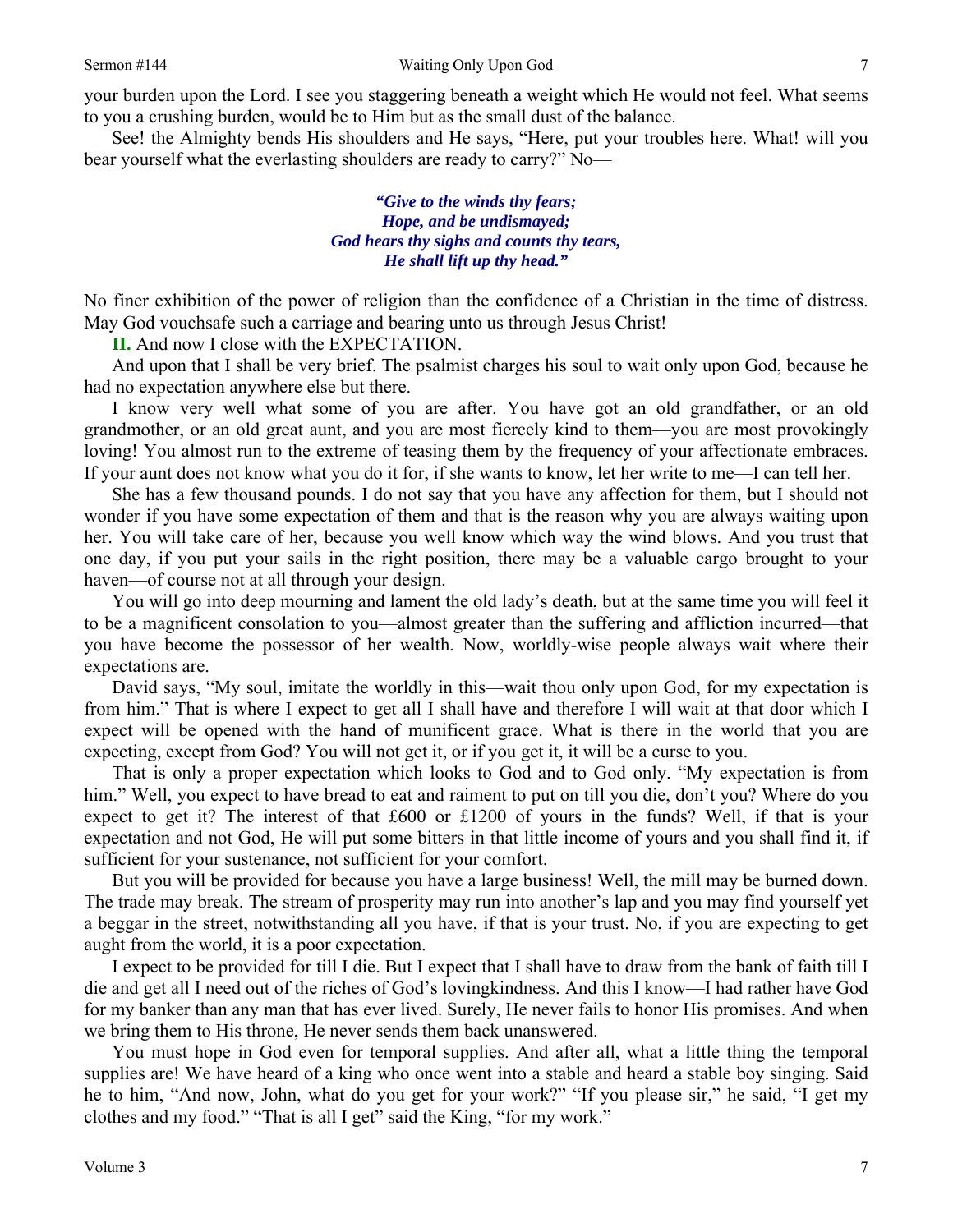And that is all everybody gets. All else that you have got besides is not yours, except to look at. And other people can do the same. When a man gets a large park, I can ride through it as much as he—and I have not the trouble of keeping it in order. He may take care of it and I am much obliged to him for doing so.

I can do as the poor Chinaman did, when he bowed before the mandarin. The mandarin was covered with jewels and the Chinaman said, "I thank you for your jewels." The mandarin was surprised. The next day he was again saluted by the man, who said as before, "I thank you for your jewels." "Why," said the mandarin, "what do you thank me for?" Said the Chinaman, "I always look at them every day and that is as much as you do—only that you are the pack horse that has to carry them and you have the trouble at night of taking care of them, whilst I can enjoy them just as much as you."

And so, dear friends, if we are not rich, contentment can make us so. Contentment gives the poor man broad acres. Contentment gives him great riches upon earth and adds great enjoyment to the comparatively little that he has. "My expectation is from him."

But we have better expectations than that. We shall die soon. And then "My expectation is from him." Do we not expect that when we lie upon the bed of sickness, He will send troops of angels to carry us to His bosom? We are believing that when the pulse is faint and few, and the heart heaves heavily, that then some spirit, brighter than the noonday sun, shall draw the curtains of our bed and look with loving eyes upon us and whisper, "Sister, spirit, come away!"

And do we not expect that then a chariot shall be brought, a triumphal chariot such as earth's conquerors have not seen, and in it we shall be placed and drawn by coursers of light up the eternal hills, in majesty and triumph, we shall ride to yon bright gates of pearl. Then shall the gates wide open swing and He shall say, "Come in, ye blessed of the Lord; inherit the kingdom prepared for you from before the foundations of the world."

We are expecting wreaths of aramanth, and harps of gold, and crowns of glory. We are thinking when we have done with this poor clay, the poor terrestrial stuff this body's made of, we shall be made white, like spirits who now shine as stars before the throne of the majesty on high, and that we shall share those splendors and enjoy their happiness, forever blest with them,

## *"Far from a world of grief and sin, With God eternally shut in."*

Now, "My soul, wait thou only upon God," if these are your expectations. And if your expectation is based upon God, my soul, live for God—live with only this care—to bless Him. Live, hoping for a better world, but believing this world to be good enough, if we had God in it.

You know what Luther said the little bird said to him? He sat upon the spray of the tree and he sang—

## *"Mortal, cease from toil and sorrow; God provideth for the morrow."*

And it chirped and picked up its little grain and sang again. And yet it had no granary. It had not a handful of wheat stored up anywhere. But it still kept on with its chirping—

> *"Mortal, cease from toil and sorrow; God provideth for the morrow."*

Oh! you that are not Christians, it were worthwhile to be Christians if it were only for the peace and happiness that religion gives. If we had to die like dogs, yet this religion were worth having to make us live here like angels. Oh if the grave were what it seems to be—the goal of all existence—if the black nails in the coffin were not bright with stars, if death were the end and our lamps were quenched in

8